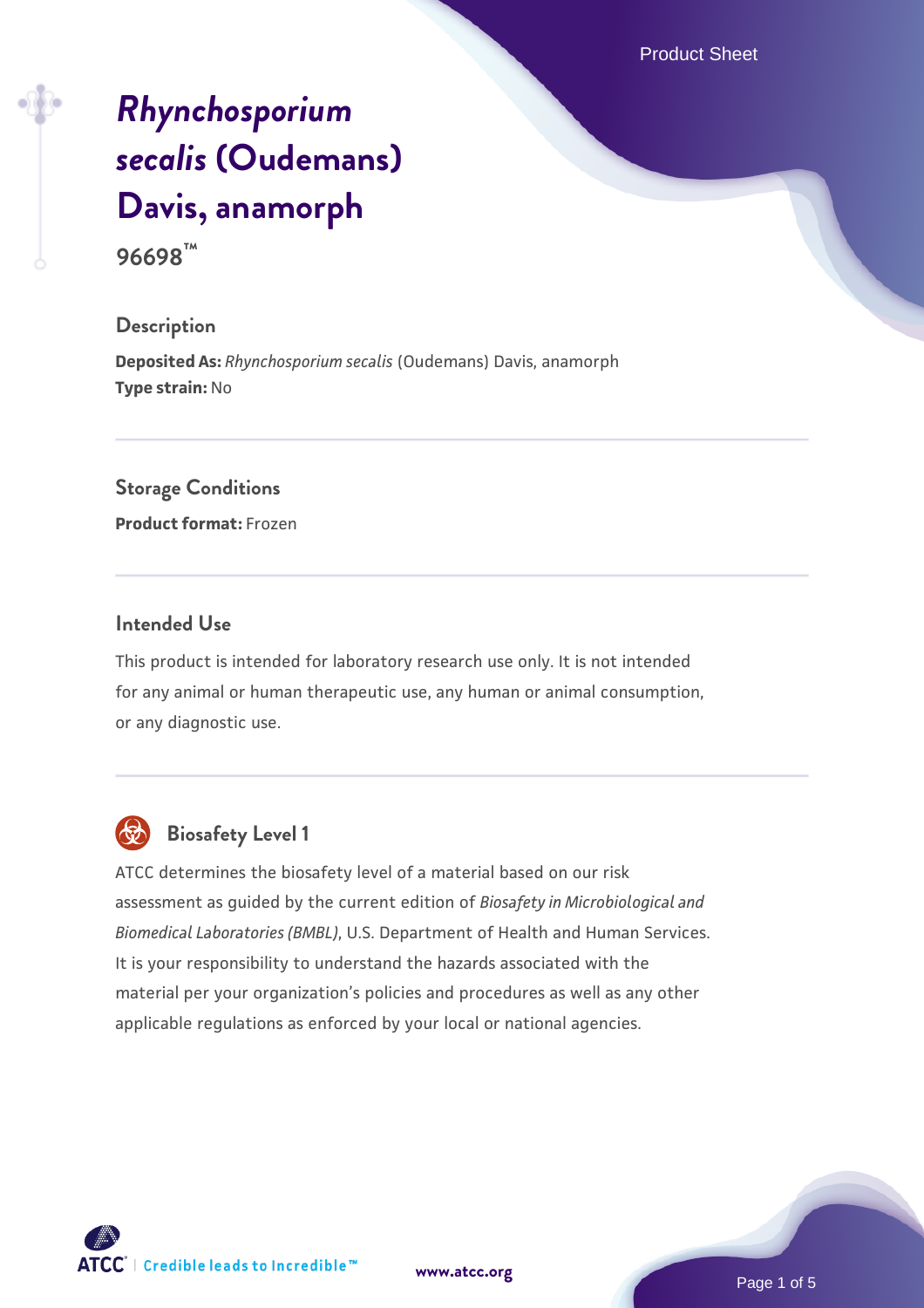ATCC highly recommends that appropriate personal protective equipment is always used when handling vials. For cultures that require storage in liquid nitrogen, it is important to note that some vials may leak when submersed in liquid nitrogen and will slowly fill with liquid nitrogen. Upon thawing, the conversion of the liquid nitrogen back to its gas phase may result in the vial exploding or blowing off its cap with dangerous force creating flying debris. Unless necessary, ATCC recommends that these cultures be stored in the vapor phase of liquid nitrogen rather than submersed in liquid nitrogen.

## **Certificate of Analysis**

For batch-specific test results, refer to the applicable certificate of analysis that can be found at www.atcc.org.

#### **Growth Conditions**

**Medium:**  [ATCC Medium 336: Potato dextrose agar \(PDA\)](https://www.atcc.org/-/media/product-assets/documents/microbial-media-formulations/3/3/6/atcc-medium-336.pdf?rev=d9160ad44d934cd8b65175461abbf3b9) **Temperature:** 15°C

#### **Material Citation**

If use of this material results in a scientific publication, please cite the material in the following manner: *Rhynchosporium secalis* (Oudemans) Davis, anamorph (ATCC 96698)

#### **References**



**[www.atcc.org](http://www.atcc.org)**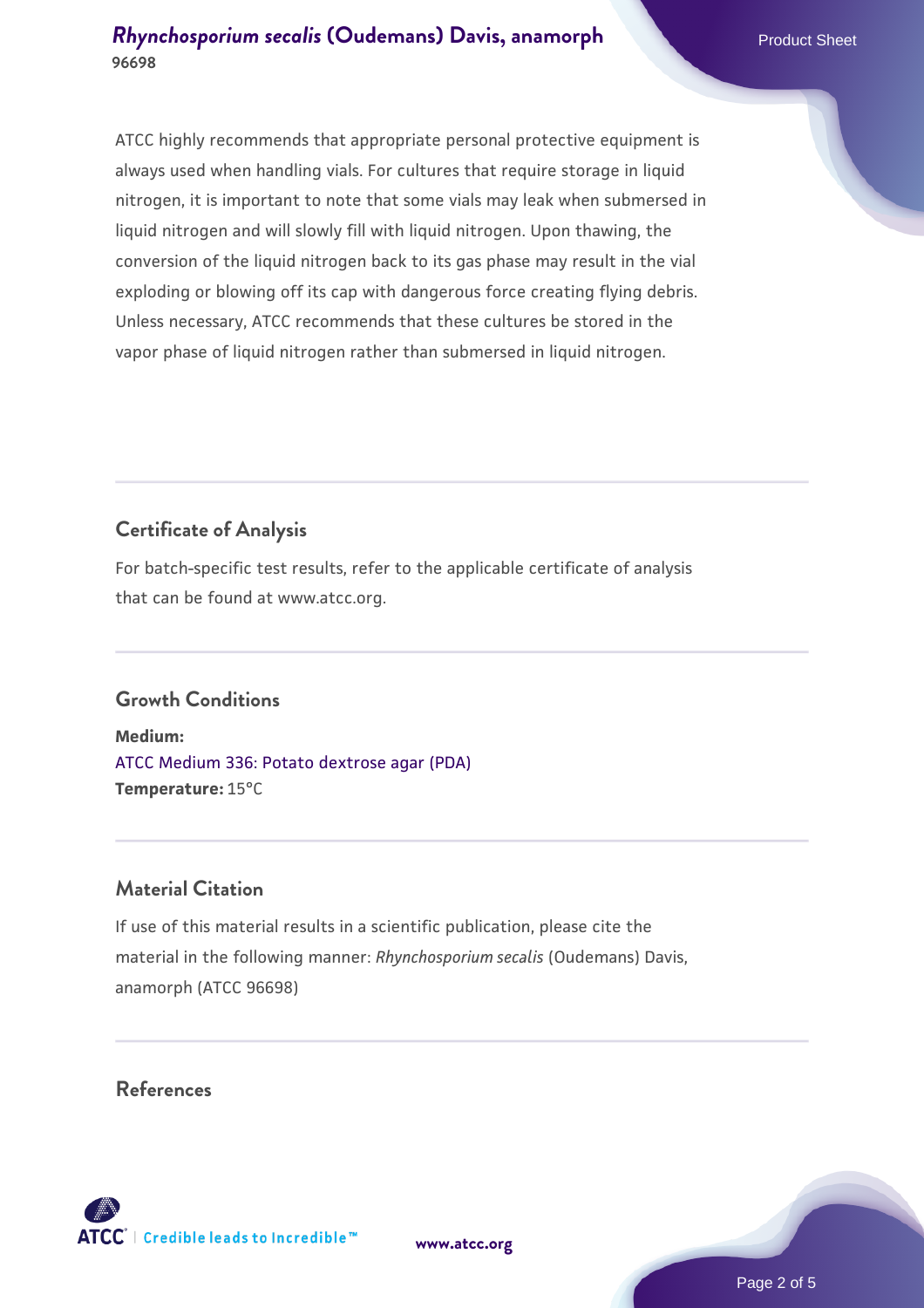References and other information relating to this material are available at www.atcc.org.

#### **Warranty**

The product is provided 'AS IS' and the viability of ATCC® products is warranted for 30 days from the date of shipment, provided that the customer has stored and handled the product according to the information included on the product information sheet, website, and Certificate of Analysis. For living cultures, ATCC lists the media formulation and reagents that have been found to be effective for the product. While other unspecified media and reagents may also produce satisfactory results, a change in the ATCC and/or depositor-recommended protocols may affect the recovery, growth, and/or function of the product. If an alternative medium formulation or reagent is used, the ATCC warranty for viability is no longer valid. Except as expressly set forth herein, no other warranties of any kind are provided, express or implied, including, but not limited to, any implied warranties of merchantability, fitness for a particular purpose, manufacture according to cGMP standards, typicality, safety, accuracy, and/or noninfringement.

#### **Disclaimers**

This product is intended for laboratory research use only. It is not intended for any animal or human therapeutic use, any human or animal consumption, or any diagnostic use. Any proposed commercial use is prohibited without a license from ATCC.

While ATCC uses reasonable efforts to include accurate and up-to-date information on this product sheet, ATCC makes no warranties or representations as to its accuracy. Citations from scientific literature and patents are provided for informational purposes only. ATCC does not warrant



**[www.atcc.org](http://www.atcc.org)**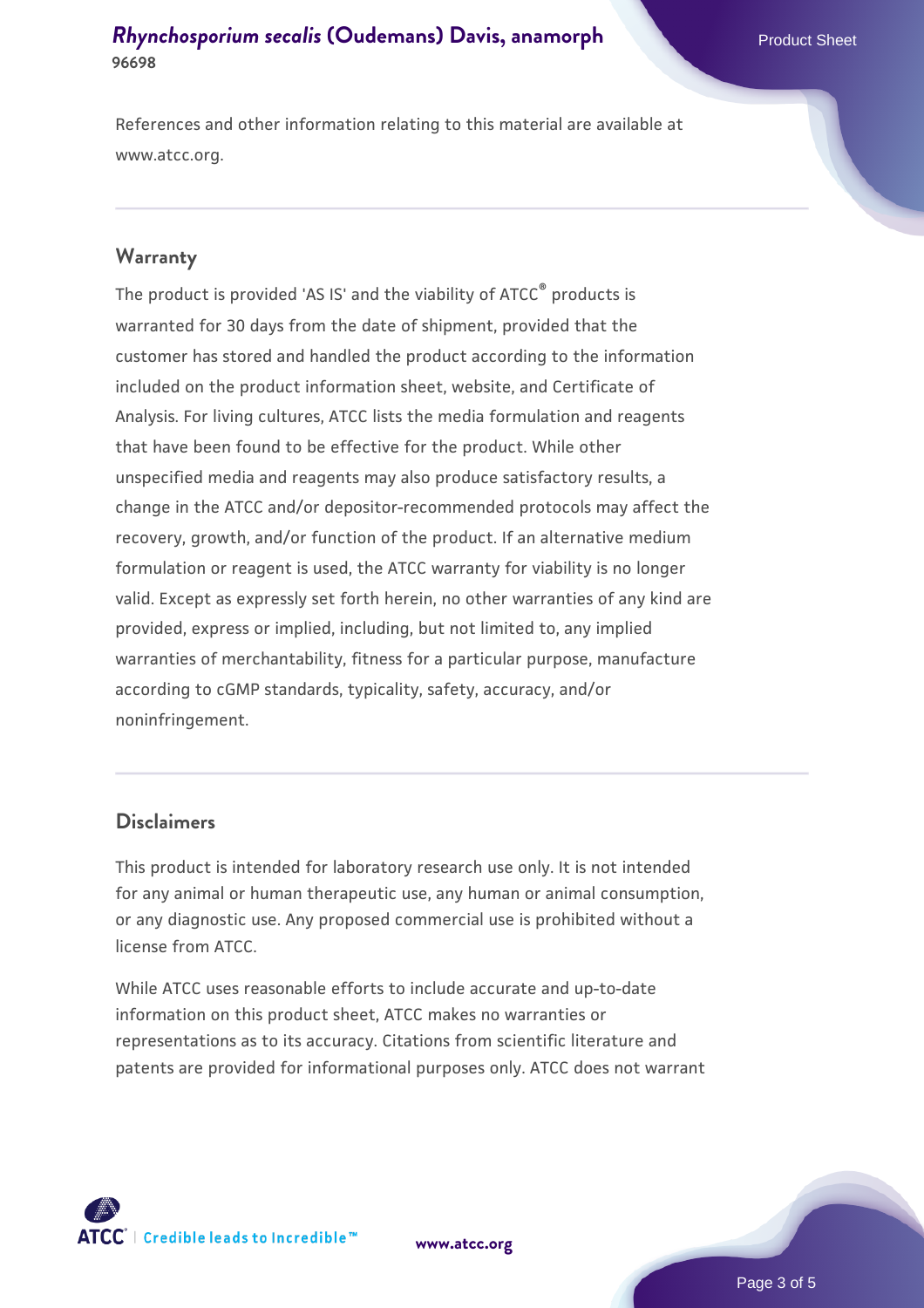that such information has been confirmed to be accurate or complete and the customer bears the sole responsibility of confirming the accuracy and completeness of any such information.

This product is sent on the condition that the customer is responsible for and assumes all risk and responsibility in connection with the receipt, handling, storage, disposal, and use of the ATCC product including without limitation taking all appropriate safety and handling precautions to minimize health or environmental risk. As a condition of receiving the material, the customer agrees that any activity undertaken with the ATCC product and any progeny or modifications will be conducted in compliance with all applicable laws, regulations, and guidelines. This product is provided 'AS IS' with no representations or warranties whatsoever except as expressly set forth herein and in no event shall ATCC, its parents, subsidiaries, directors, officers, agents, employees, assigns, successors, and affiliates be liable for indirect, special, incidental, or consequential damages of any kind in connection with or arising out of the customer's use of the product. While reasonable effort is made to ensure authenticity and reliability of materials on deposit, ATCC is not liable for damages arising from the misidentification or misrepresentation of such materials.

Please see the material transfer agreement (MTA) for further details regarding the use of this product. The MTA is available at www.atcc.org.

#### **Copyright and Trademark Information**

© ATCC 2021. All rights reserved. ATCC is a registered trademark of the American Type Culture Collection.

#### **Revision**

This information on this document was last updated on 2021-05-19

#### **Contact Information**



**[www.atcc.org](http://www.atcc.org)**